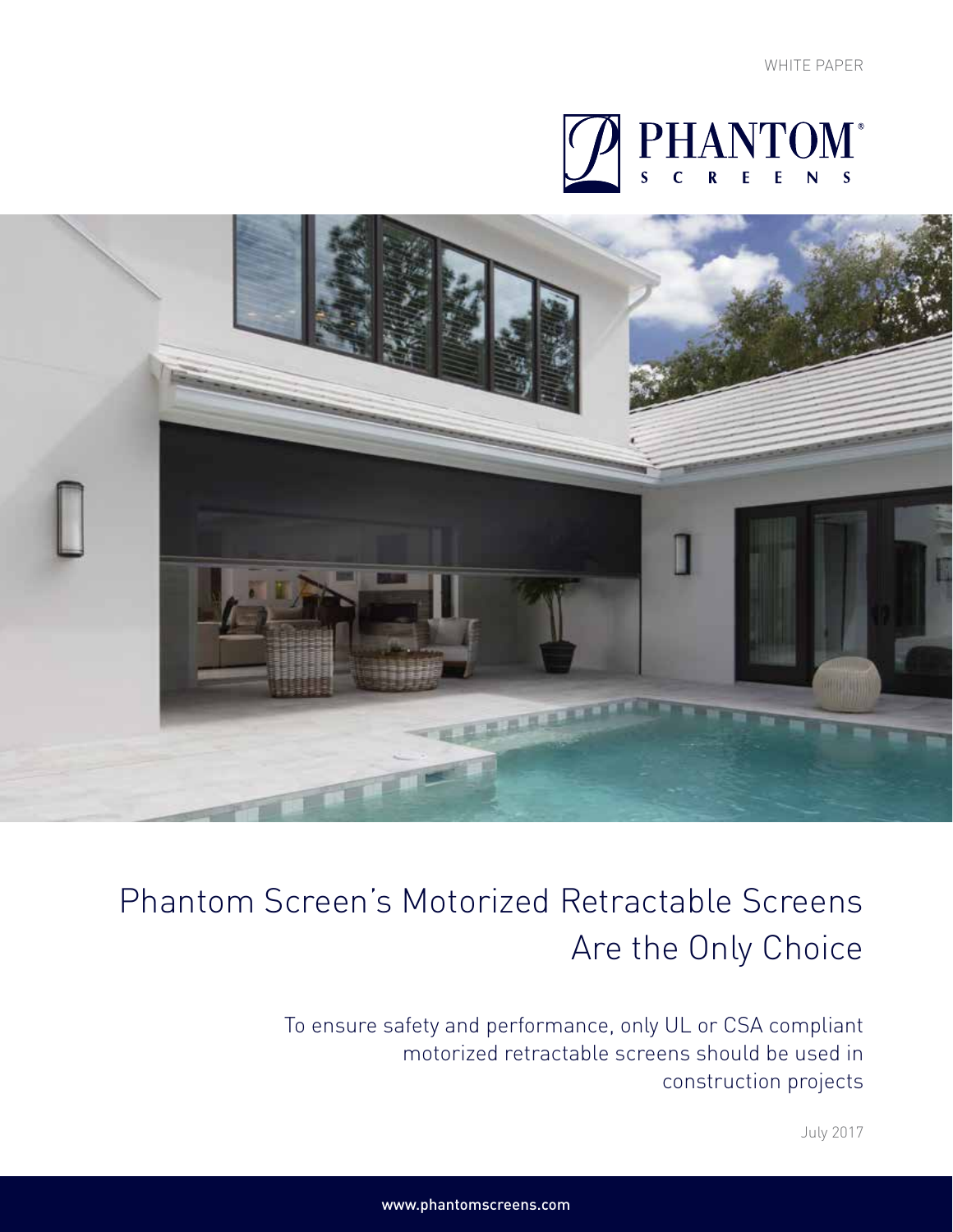

#### EXECUTIVE SUMMARY

Building inspectors across the U.S. and Canada may require motorized retractable screens to be certified according to certain safety standards. In the U.S., the applicable standard is Underwriters Laboratories UL Standard 325 (UL 325). In Canada, the applicable standard is Canada Standards Association C22.2 Number 247-14 (CSA C22.2).

Phantom Screen's motorized retractable screens are among the only motorized retractable screens on the market that are both UL 325 and CSA C22.2 certified. Therefore, according to applicable codes and regulations, they are among the only motorized retractable screens allowed to be used in construction projects either in the U.S. or in Canada.



The New American Home 2017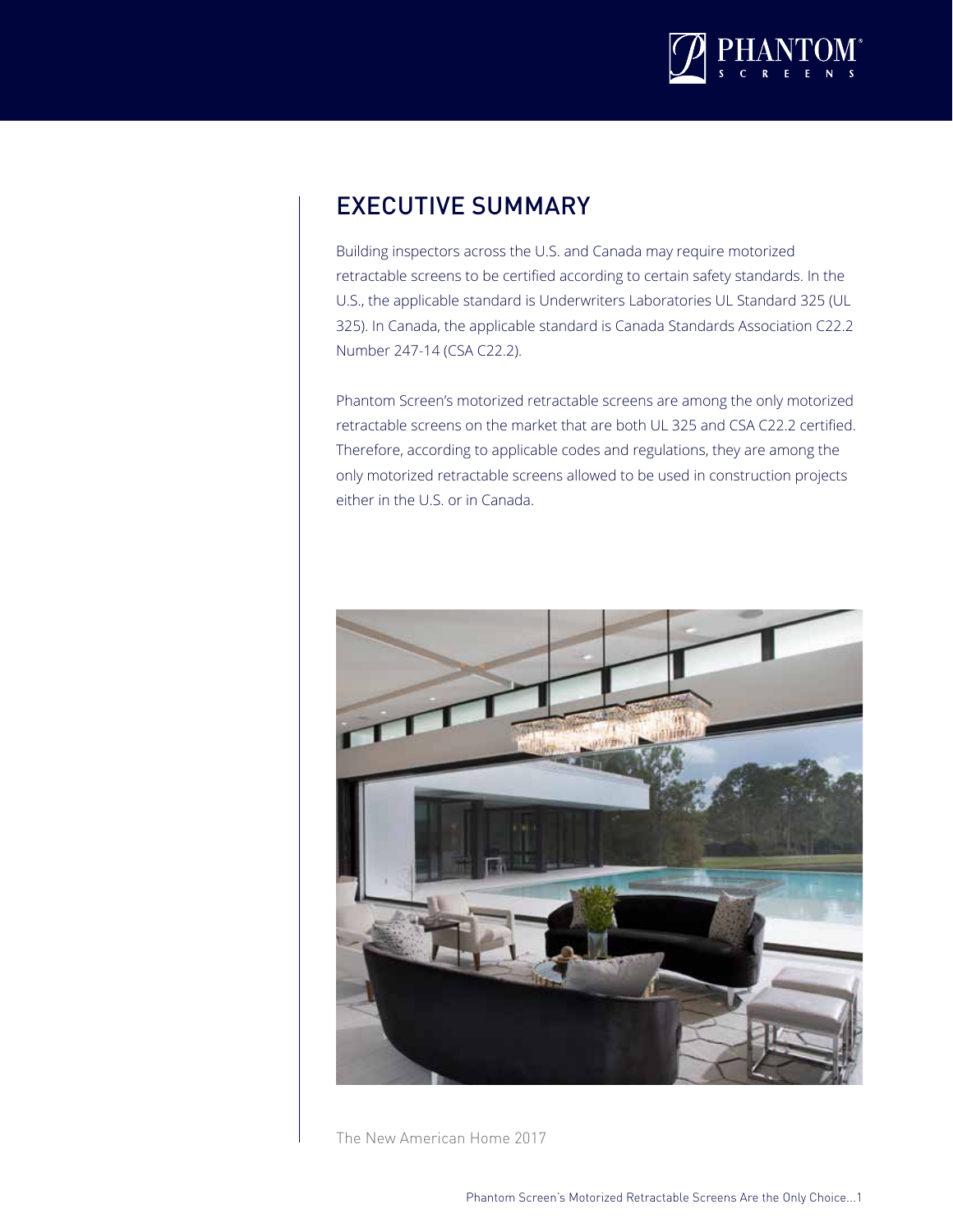

# THE IMPORTANCE OF UL 325 TO PRODUCT SAFETY AND PERFORMANCE

In the U.S., UL 325 is a safety standard for electric doors, draperies, gates, louvers, windows and other opening and closing appliances rated 600 volts or less. Motorized retractable screens are considered to be a drapery product and are included in this standard. This standard is the result of industry leaders working with Underwriters Laboratories having the common objective of providing products that are safe for the general public, as well as for preventing fire and electrical hazards.

# THE IMPORTANCE OF CSA C22.2 TO PRODUCT SAFETY AND PERFORMANCE

In Canada, CSA C22.2 is a safety standard for electric operators and systems of doors, gates, draperies, and louvers. Motorized retractable screens are considered a drapery product and are included in this standard. The objective of CSA C22.2 is to give consideration to the prevention of injury to persons and damage to property through proper design, good construction, and high quality of work. This safety standard is intended to provide requirements for the design and construction of electrical equipment, primarily to address fire and electrical shock hazards..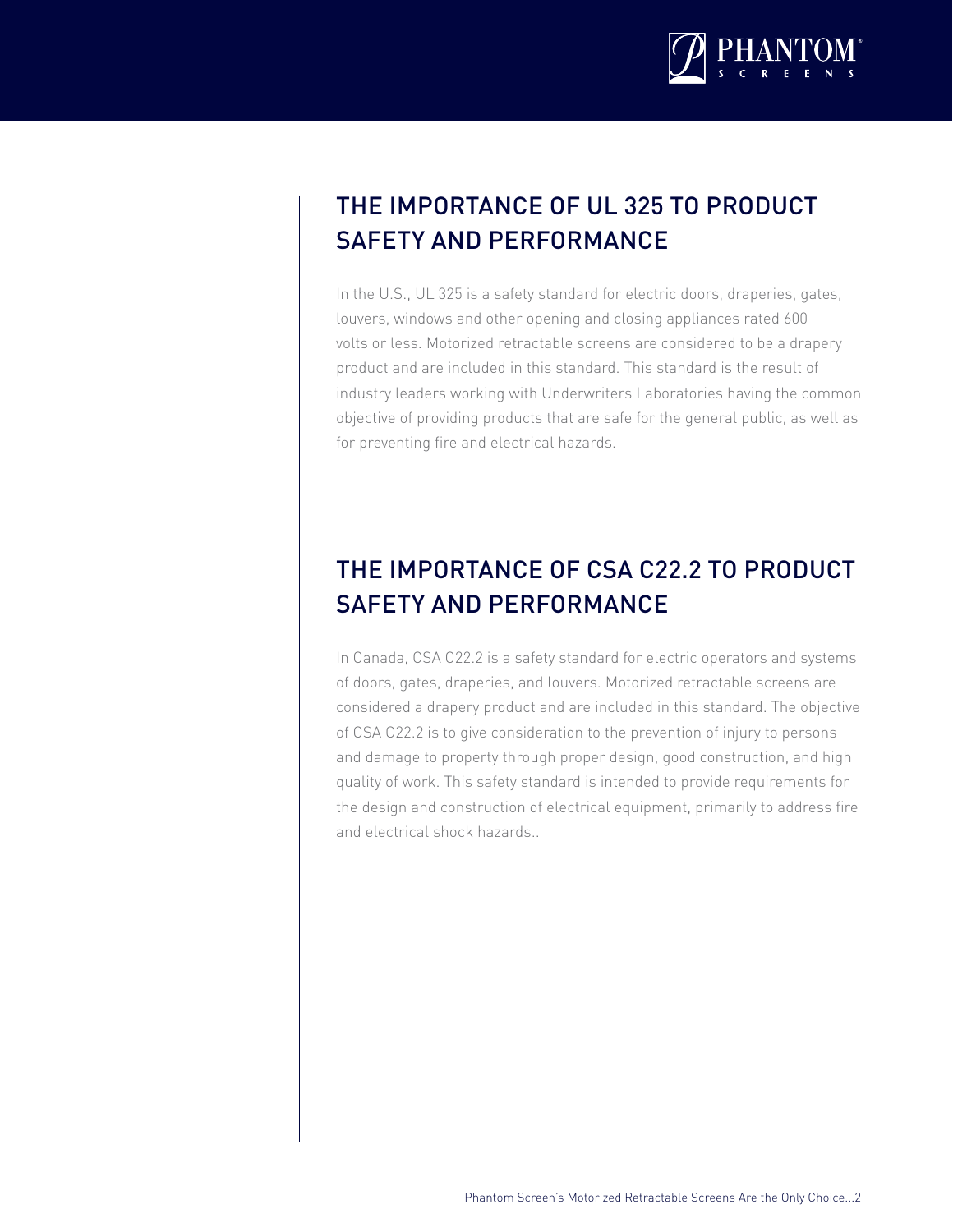

#### WHAT DO SAFETY MARKS MEAN?

The authorization to apply a safety mark must be earned through a rigorous examination, testing, and surveillance that demonstrate compliance with nationally recognized safety standards.

Safety marks, such as ETL, UL, and CSA, signify that the product has been tested to, and found in compliance with, national safety standards by a qualified, independent testing laboratory such as Intertek—the laboratory that Phantom Screens uses.

The presence of a safety mark also means the product is "Listed" in the directory of the laboratory that verified the product's compliance, and it is part of an ongoing, follow-up program that ensures the product's continued compliance during manufacturing.

# WHAT DOES THE INTERTEK ETL LISTED MARK MEAN?

Phantom Screens motorized retractable screens bear the Intertek ETL Listed mark enhanced by the "US" identifier as well as the "C" identifier. This means each motorized retractable screen complies with both U.S. and Canadian product safety standards.

For more than 130 years, companies around the world have depended on Intertek to help ensure the quality and safety of their products. An industry leader, Intertek goes beyond testing, inspecting, and certifying products. They are a total quality assurance provider to industries worldwide. Through their global network of state-of-the-art facilities and industry-leading technical expertise they provide innovative and tailored assurance, testing, inspection and certification services to companies like Phantom Screens.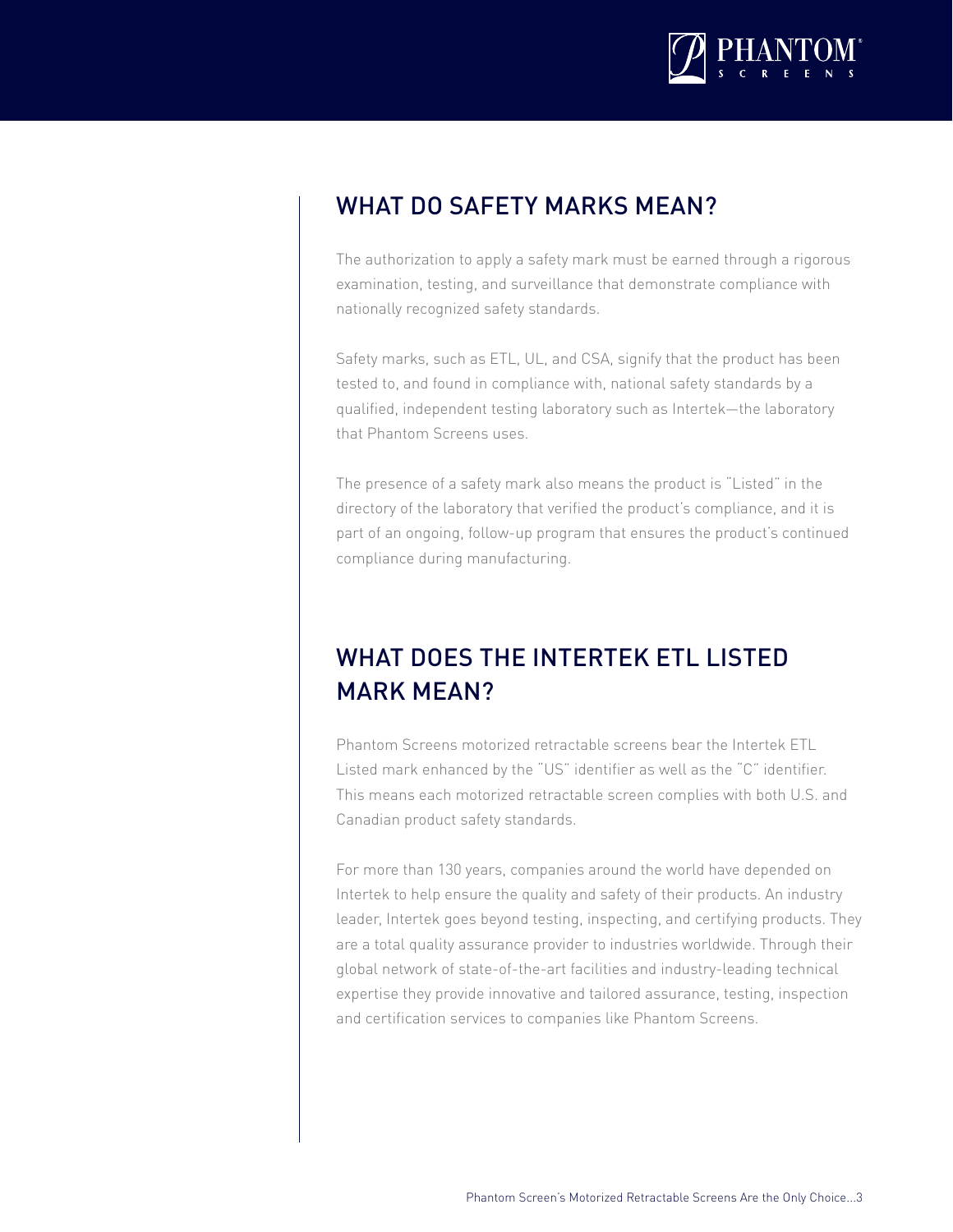

# COMPONENTS AND THE FINAL PRODUCT MUST BE CERTIFIED

Some motorized retractable screen providers may say that their motors are UL and/or CSA certified. However, that claim isn't enough. This is because their final product may not be UL and/or CSA certified. According to UL and CSA regulations, component parts as well as the final product must be certified to provide the best protection against fire and electric shock hazards.

The fact that components and the final product must be certified cannot be overstated. As manufacturers, Phantom Screens has followed the appropriate regulations to ensure that the motor and the final screen product are compliant. Consequently, Phantom Screens is authorized to apply the Intertek ETL Listed mark for this product line in the factory during assembly.



# **Intertek**

Intertek ETL Listed mark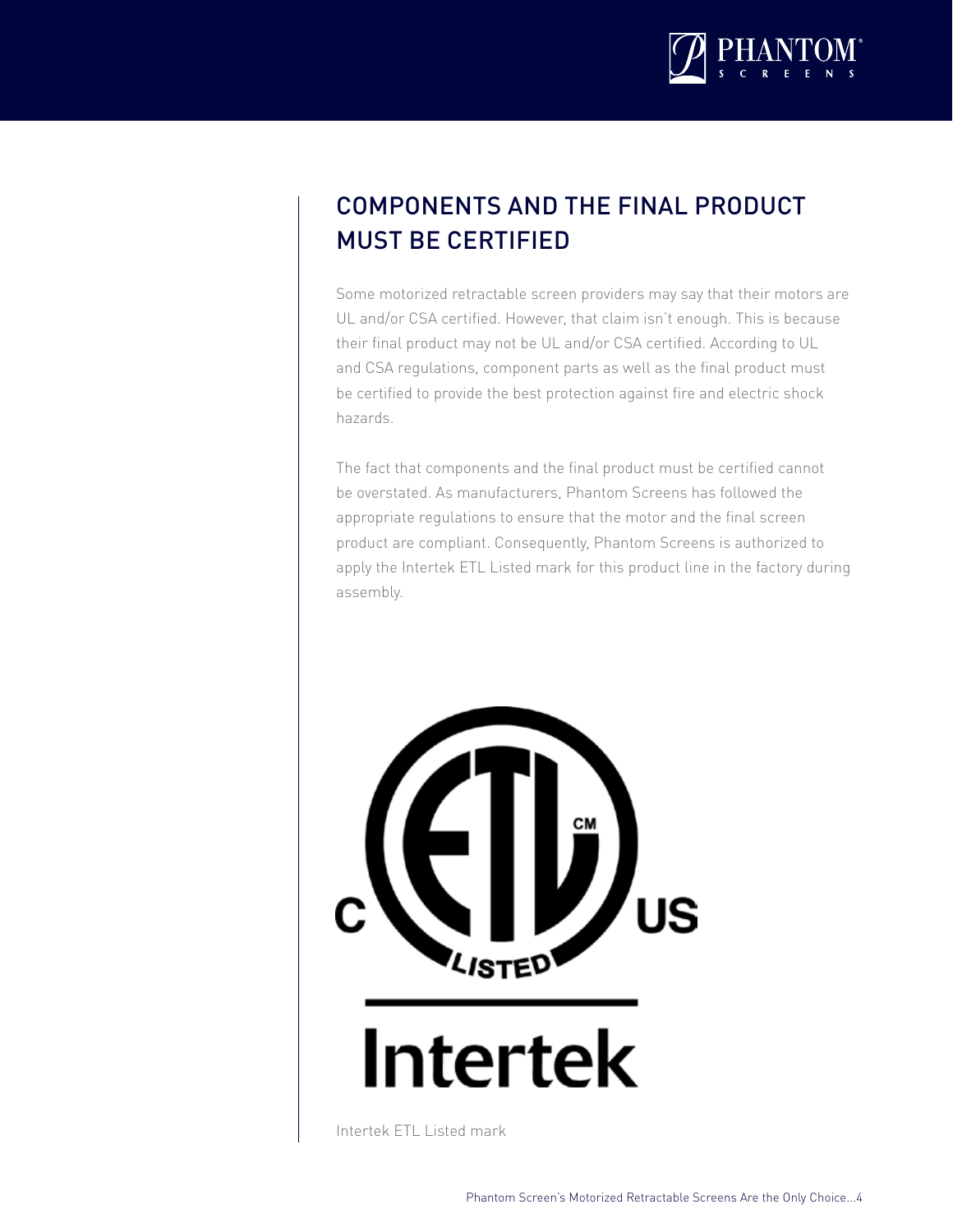

#### WHY PHANTOM SCREENS?

For over 25 years, Phantom Screens has been North America's leading provider of motorized retractable screening solutions for doors, windows, and oversized openings. Our goal is to help our clientele achieve attractive, comfortable, and healthy living and working spaces.

All of Phantom's motorized retractable screens remain out-of-sight until needed, preserving the décor, improving access to natural ventilation and daylight, and providing protection from insects and UV rays.

All of Phantom's motorized retractable screens bear the Intertek ETL safety mark which signifies compliance with UL 325 and CSA C22.2 safety standards and ensures safety and performance. These certifications signify that Phantom Screens has met the requirements for proper design, excellent construction, and overall high quality of work.

#### THE BOTTOM LINE

Product safety regulations are designed to help code authorities keep installers and building occupants safe from electrical shock and fire hazards. The bottom line is that Phantom Screens motorized retractable screens are among the only screens on the market that have all the appropriate safety and performance certifications in both the U.S. and Canada. Therefore, they are the only motorized retractable screens that should be used in construction projects.